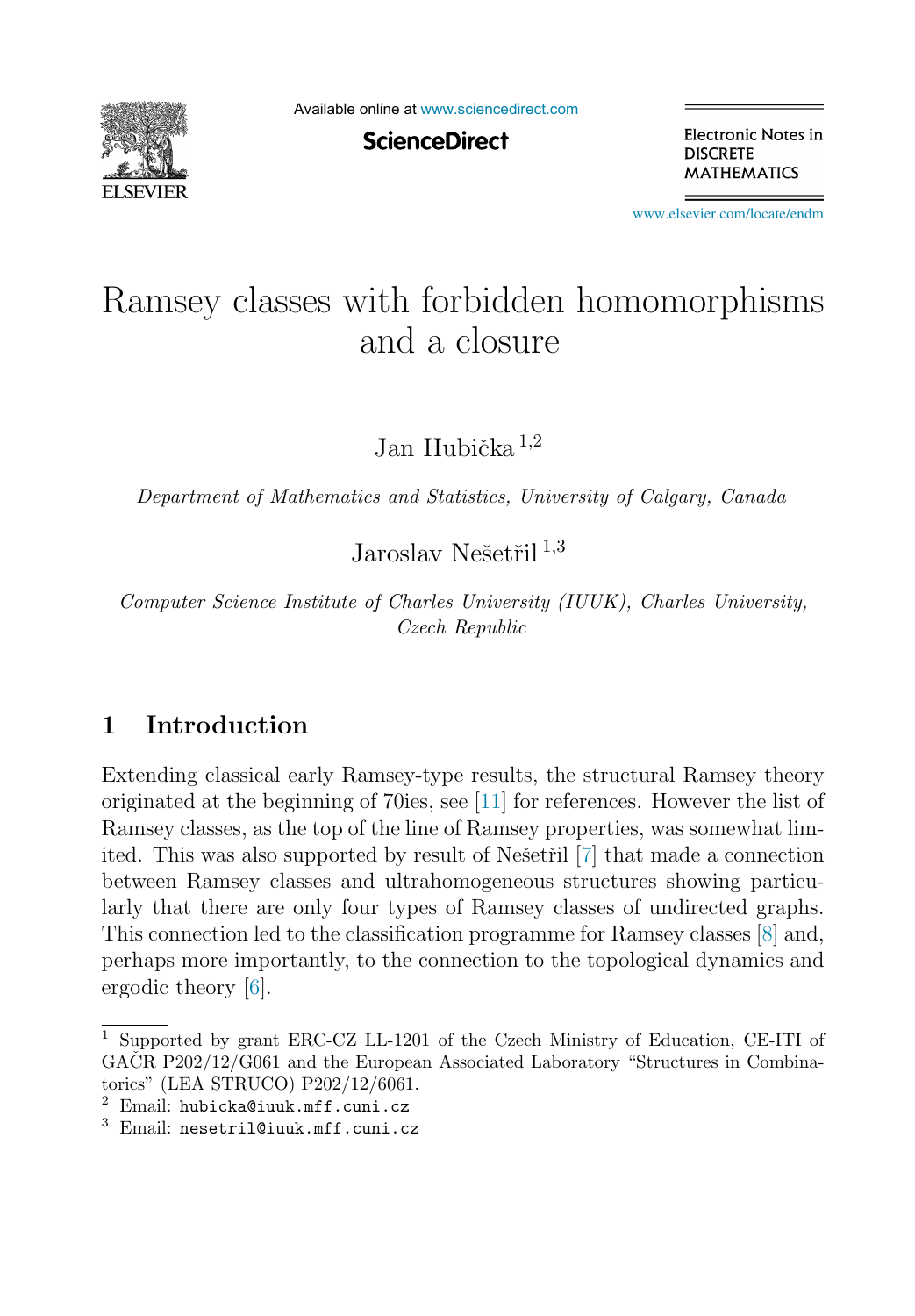Let us start with the key definition of this paper. Let  $K$  be a class of structures endowed with embeddings. For objects  $\mathbf{A}, \mathbf{B} \in \mathcal{K}$  denote by  $\begin{pmatrix} \mathbf{B} \\ \mathbf{A} \end{pmatrix}$ **B**) the set of all sub-objects  $\widetilde{A}$  of  $B$ ,  $\widetilde{A}$  isomorphic to  $A$ . (By a sub-object we mean that the inclusion is an embedding.) Using this notation the definition of Ramsey class gets the following form: A class  $\mathcal K$  is a *Ramsey class* if for every its two objects  $\bf{A}$  and  $\bf{B}$  and for every positive integer  $k$  there exists object  $\mathbf{C} \in \mathcal{K}$  such that the following holds: For every partition  $\begin{pmatrix} \mathbf{B} \\ \mathbf{A} \end{pmatrix}$  $\mathbf{A}^{\text{B}}$ ) in k classes there exists  $\widetilde{\mathbf{B}} \in \begin{pmatrix} \mathbf{C} \\ \mathbf{B} \end{pmatrix}$  $\mathbf{B}$  such that  $\left(\frac{\mathbf{B}}{\mathbf{A}}\right)$  belongs to one class of the partition. It is usual to shorten the last part of the definition as  $C \longrightarrow (B)_2^A$ .

It is not known which classes  $K$  are Ramsey but there are often trivial obstacles for this. One of them is the lack of rigidity of  $K$ . One can expand the structure by new relations (such as ordering of elements) and to use this to definite partition of sub-objects. This trick leads to study of enriched classes  $K'$  induced on  $K$ . Thus, for example, instead of dealing with graphs  $G$  we deal with the class of all ordered graphs  $\overrightarrow{G}$ .

Structures with this additional informations are called lifts and the basic question asked during the Bertinoro 2011 meeting by several people is whether every ultrahomogeneous structure (and equivalently every  $\omega$ -categorical structure) has a finitary Ramsey lift. This is presently open. On the one side the known characterizations of ultrahomogeneous structures were tested for existence of Ramsey lifts and they confirm the conjecture. But so far this list contain, like for undirected graphs, only variants of known theorems. The central question of this paper can be then formulated.

**Question 1.1** Given a class of structures  $\mathcal K$  does there exists a finitary lift of K which is a Ramsey class?

A necessary condition for validity of Question 1.1 is  $\omega$ -categoricity and finiteness of the algebraic closure of  $K$ .

Our main theorem can be used to establish the validity of Question 1.1 for many new classes of relational structures. The main result stated bellow takes the form of an implication: having proved that certain class  $\mathcal K$  is Ramsey we can also prove that certain other class  $\mathcal L$  is Ramsey. The class  $\mathcal L$ may be much more complex and restrictive than  $K$ . Consequently, this result generalizes many results obtained earlier and brings a systematic approach to proving Ramsey property of new classes. This result is obtained by Partite Construction combined with new tools (particularly Partite Lemma for structures with closure). Presently this seems to be the strongest tool for producing new Ramsey classes. Particularly the main result implies Ramsey property of many monotone classes with bounded algebraic closure (such classes were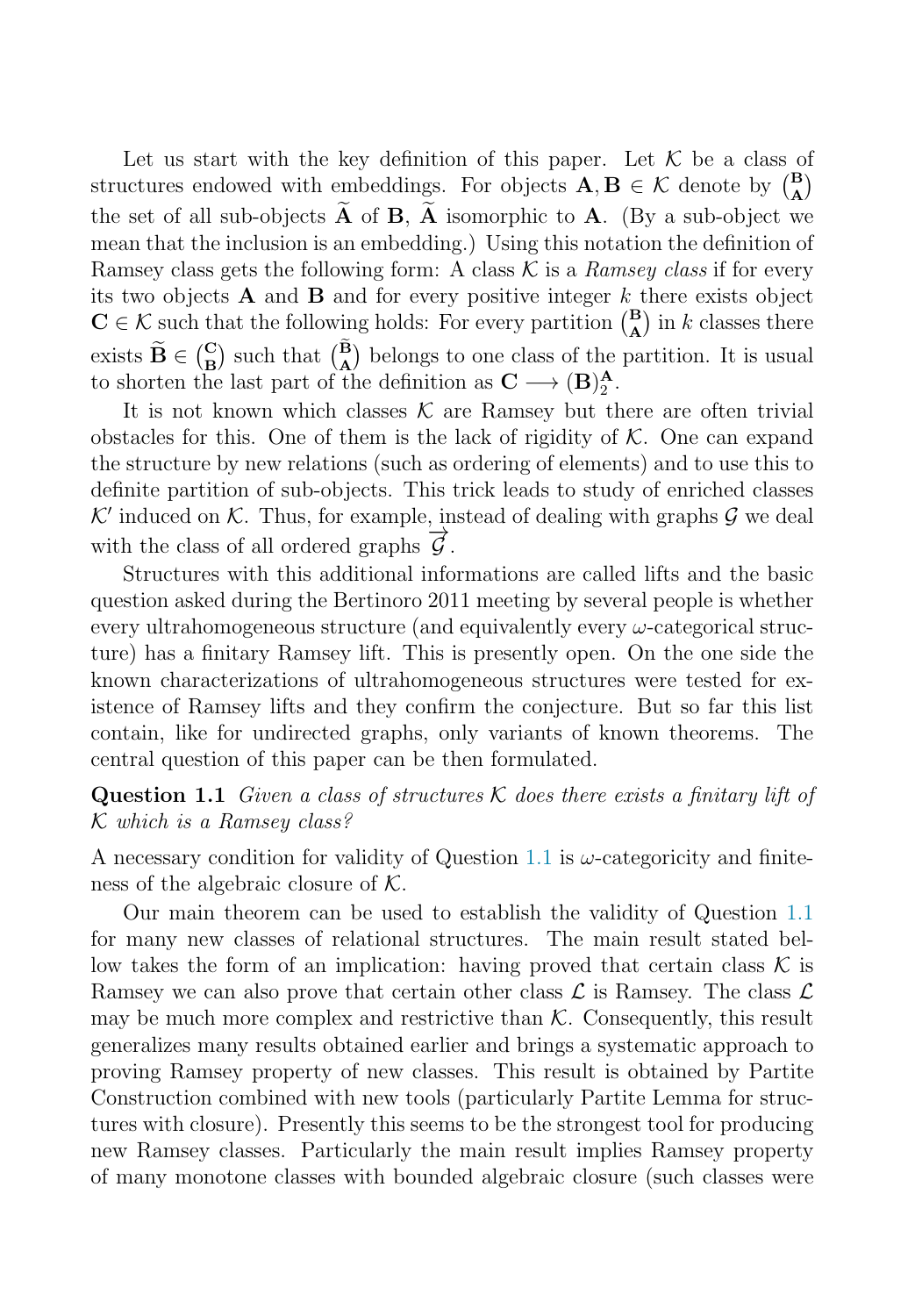shown to have  $\omega$ -categorical lift in [\[1\]](#page-7-0)): for classes with unary algebraic closure the existence of Ramsey lift follows in full generality and we also verified that our method can be applied to known examples of non-unary algebraic closure. This paper uses the experience gained in giving combinatorial proof of [\[1\]](#page-7-0) and is a far reaching generalization of recent  $[2]$ , where we found the first Ramsey class (so called bowtie-free graphs) with a non-trivial algebraic closure.

#### **2 Preliminaries**

A structure **A** is a pair  $(A, (R_A^i; i \in I))$  where  $R_A^i \subseteq A^{\delta_i}$  (i.e.  $R_A^i$  is a  $\delta_i$ -ary relation on A). The finite family  $(\delta_i; i \in I)$  is called the type  $\Delta$ . The pair  $(I, \Delta)$  is called the language L. The language is usually fixed and understood from the context. If set A is finite we call **A** finite structure. A homomorphism  $f: \mathbf{A} \to \mathbf{B} = (B, (R^i_{\mathbf{B}}; i \in I))$  is a mapping  $f: A \to B$  satisfying for every  $i \in I$  the implication  $(x_1, x_2, \ldots, x_{\delta_i}) \in R_{\mathbf{A}}^i \implies (f(x_1), f(x_2), \ldots, f(x_{\delta_i})) \in$  $R_{\mathbf{B}}^{i}$ . If f is 1–1 and these implications are equivalences, then f is called an embedding. The class of all (countable) relational structures of type  $\Delta$  will be denoted by Rel $(\Delta)$ . We can also define structures as models of a language L but for our purposes we need to be little more explicite.

Let  $\Delta' = (\delta_i'; i \in I')$  be a type containing type  $\Delta$ . (That is  $I \subseteq I'$  and  $\delta_i' =$  $\delta_i$  for  $i \in I$ .) Then every structure  $\mathbf{X} \in \text{Rel}(\Delta')$  may be viewed as a structure  $\mathbf{A} = (A, (R_{\mathbf{A}}^i; i \in I)) \in \text{Rel}(\Delta)$  together with some additional relations for *i* ∈ *I'* \ *I*. We will thus also write  $\mathbf{X} = (A, (R_{\mathbf{A}}^i; i \in I), (R_{\mathbf{X}}^i; i \in I' \setminus I))$ . We call  $X$  a *lift* of  $A$ . Note that a lift is also in the model-theoretic setting called an expansion (as we are expanding our relational language by new relations).

Given structure **A**, relation  $R_{\mathbf{A}}^i$  of arity n the  $R_{\mathbf{A}}^i$ -out-degree of a k-tuple  $(v_1, v_2, \ldots, v_k)$  is the number of  $(n - k)$ -tuples  $(v_{k+1}, v_{k+2}, \ldots, v_n)$  such that  $(v_1, v_2, \ldots, v_n) \in R_{\mathbf{A}}^i$ .

Let F be a family of finite structures. By  $\text{Forb}_{h}(\mathcal{F})$  we denote the class of all finite or countable structures **A** such that there is no homomorphism from any  $\mathbf{F} \in \mathcal{F}$  to **A**.

## **3 Main Result**

Because Ramsey classes consists of rigid structures, we make the order an explicit part of the language. Our language will thus always contain at least one binary relation  $R^{\leq}$ . Structure **A** is *ordered* if relation  $R^{\leq}$  forms a complete order on A.

Next we need to formalize our notion of closure. Informally the closure of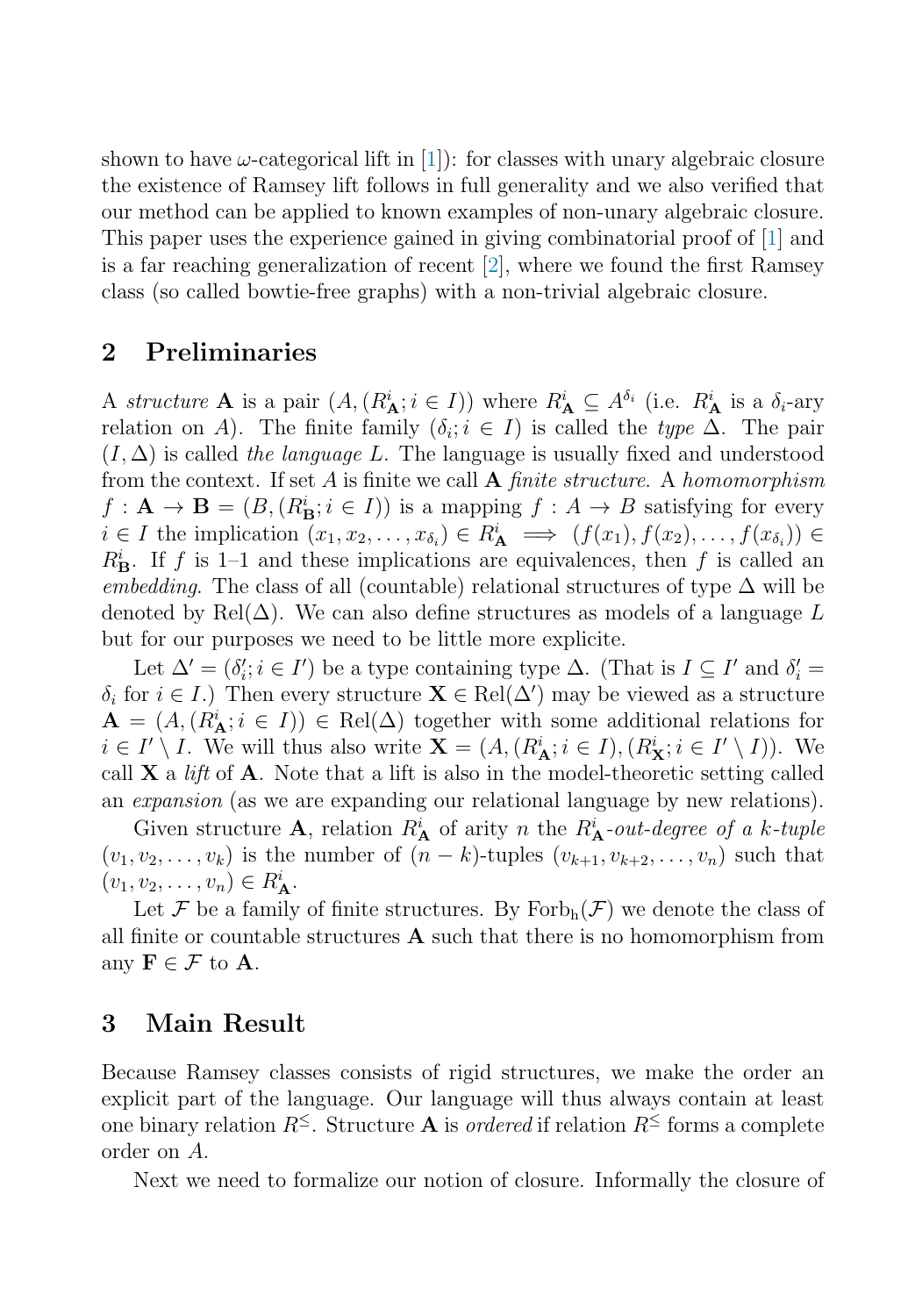a set S in structure **A** is a set of vertices of **A** connected to S in a special way which does not permit them to be duplicated. We however consider very restricted notion of this concept:

**Definition 3.1** A closure description C is a set pairs  $(R^{C_i}, \mathbf{R}_i)$  where  $R^{C_i}$  is relation of arity n and  $\mathbf{R}_i$  is an ordered structure on at most  $n-1$  vertices. We will refer to relations  $R^{C_i}$ , as to *closure edges* and to structures  $\mathbf{R}_i$  as the roots of the closures.

We say that structure **A** is *C-closed* if for every pair  $(R^{C_i}, \mathbf{R}_i) \in \mathcal{C}$  it holds that the  $R_{\mathbf{A}}^{C_i}$ -out-degree of an  $|R_i|$ -tuple **r** (of vertices of **A**) is 1 if and only if there is an embedding from  $\mathbf{R}_i$  to  $\mathbf{r}$  and 0 otherwise.

We say that **A** is C-semi-closed if for every pair it holds that the  $R_{\mathbf{A}}^{C_i}$ -outdegree of a  $|R_i|$ -tuple r is:

- (i) 1 if  $|R_i|=1$  and there is an embedding from  $\mathbf{R}_i$  to **r**,
- (ii) at most 1 if there is an embedding from  $\mathbf{R}_i$  to  $\mathbf{r}$ , and,
- (iii) 0 otherwise.

**Remark 3.2** For amalgamation classes of ordered structures this definition of closure is equivalent with model-theoretic definition of the algebraic closure in the Fraüssé limit of the class. This follows from fact that the closure edges are definable in the structure and thus their equivalent need to be already present in the language.

Let F and R be classes of finite structures. We say that F is locally finite in R if for every  $A \in \mathcal{R}$  there is only finitely many structures  $\mathbf{F} \in \mathcal{F}$  such that there is a homomorphism  $\mathbf{F} \to \mathbf{A}$ .

**Definition 3.3** Let  $\mathcal{R}$  be a Ramsey class,  $\mathcal{F}$  be a (possibly infinite) family of finite connected ordered structures, and,  $\mathcal C$  a closure description. We say that countable class K is  $(\mathcal{R}, \mathcal{F}, \mathcal{C})$ -multiamalgamation class if:

- (i) K is a subclass of the class of (not necessarily all) C-closed structures in  $\mathcal{R} \cap \text{Forb}_{h}(\mathcal{F}).$
- (ii) **Regularity of F:** there is  $\omega$ -categorical universal object in Forb<sub>h</sub> $(\mathcal{F})$ .
- (iii) **Local finiteness:**  $\mathcal F$  is locally finite in  $\mathcal R$ .
- (iv) **Completetion property:** Let **B** be structure from  $K$ , **C** be C-semiclosed structure with homomorphism to some structure in  $\mathcal{R} \cap \text{Forb}_{h}(\mathcal{F})$ such that every vertex of **C** as well as every tuple in every relation of **C** is contained in a copy of **B**. Then there exists  $C \in \mathcal{K}$  and a homomorphism  $h: \mathbf{C} \to \overline{\mathbf{C}}$  such that h is an embedding on every copy of **B** in **C** to  $\overline{\mathbf{C}}$ .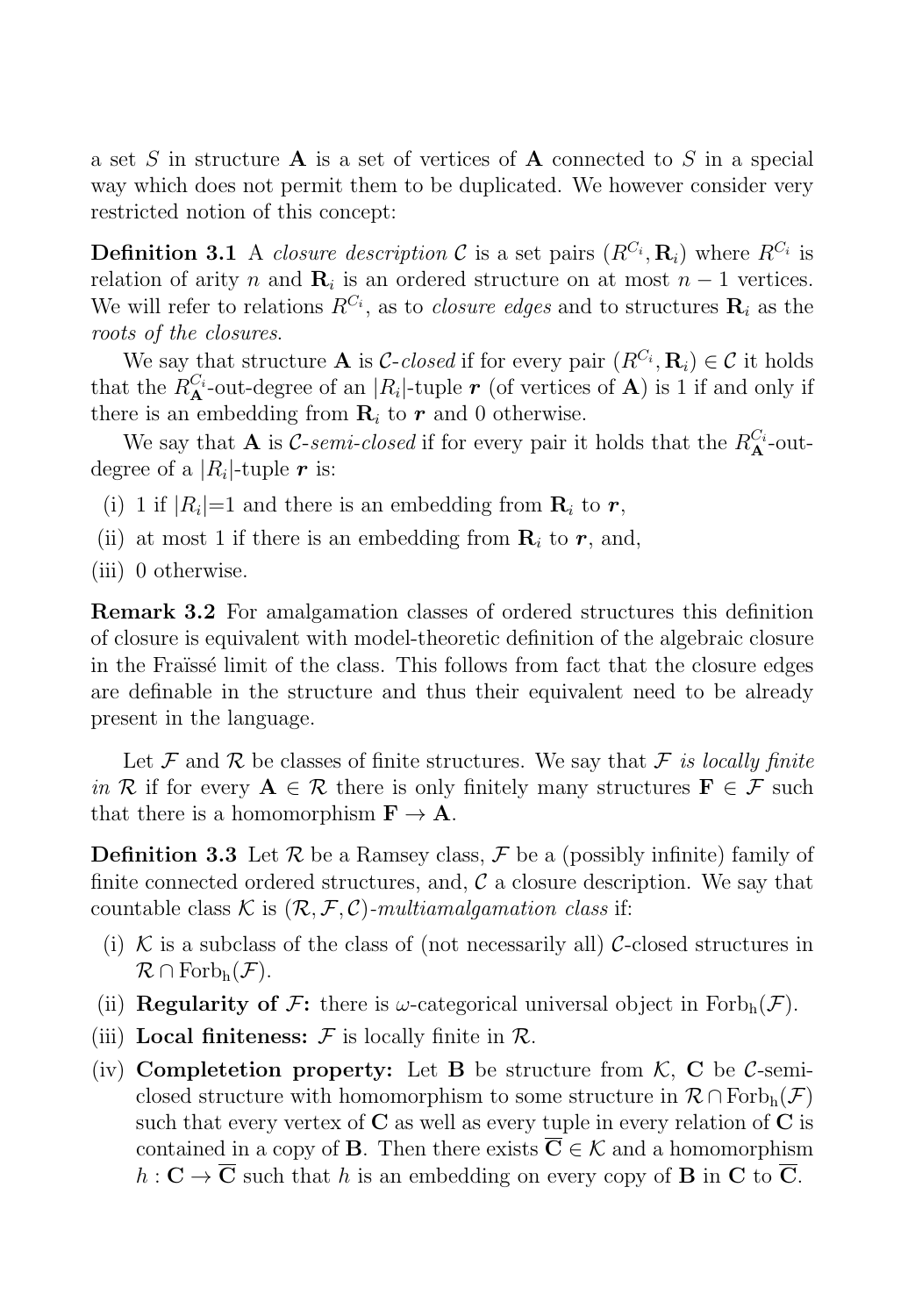<span id="page-4-0"></span>Structure **A** is connected if its vertex set can not be partitioned into two parts  $A_1$  and  $A_2$  in a way that every tuple in every relation of **A** (with exception of the order  $R_{\mathbf{A}}^{\leq}$  is fully contained either in  $A_1$  or  $A_2$ .

With these concepts we can state our main result compactly as:

**Theorem 3.4** Every  $(R, \mathcal{F}, \mathcal{C})$ -multiamalgamation class K has a Ramsey lift. Explicitly: There exists class  $\mathcal L$  of lifts of structures in  $\mathcal K$  such that for every pair of structures  $\mathbf{A}, \mathbf{B}$  in  $\mathcal{L}$  there exists a structure  $\mathbf{C} \in \mathcal{L}$  such that

$$
\mathbf{C}\longrightarrow (\mathbf{B})_2^\mathbf{A}.
$$

**Remark 3.5** While our notion of closure is as powerful as algebraic closure for amalgamation classes, applying our result on classes with  $\omega$ -categorical universal structure needs extra care. The closure edges are typically not explicitely present in the language and their existence is implied by a particular embedding of some structure **P**. For example, in the case of bow-tie free graphs the closure of a vertex v basically binds vertex v with (some) vertices of triangles containing  $v$ , see [\[2\]](#page-7-0). This easily translate to binary closure edges in a lifted language that follow the existing edges of the triangles and unary relations describing the type of closure of a vertex. Because of the special case for arity 1 in the definition of semi-closed structures, it is easy to show that all closures of vertices in **C** given by Theorem 3.4 are consistent (they are copies of closures of vertices in **B**).

If relational structure in binary language have a non-unary closure one however need to add explicit relations of higher arities representing the closure. For non-unary closures our construction provide only limited means to prevent introduction of new embeddings of **P** and thus to apply our result one needs to carefully verify the completetion property.

The proof of Theorem 3.4 constructs a homogenizing lift with relations representing pieces of structures in  $\mathcal F$  by technique similar to [\[3\]](#page-7-0). The main tool to show Ramsey property is a variant of the the Partite Construction developed by Nešetřil-Rödl. In a way our result is further evidence for the surprising effectivity of Partite Construction is the structural Ramsey Theory. Proving our result, we however need to modify the Partite Construction to preserve closure. This was done, for a first time, in [\[2\]](#page-7-0) and perhaps surprisingly we extend the techniques for non-unary closures. Finally the forbidden homomorphic images are avoided by iterating the Partite Construction in similar sense as in [\[9\]](#page-8-0). Full proof will appear in [\[4\]](#page-8-0).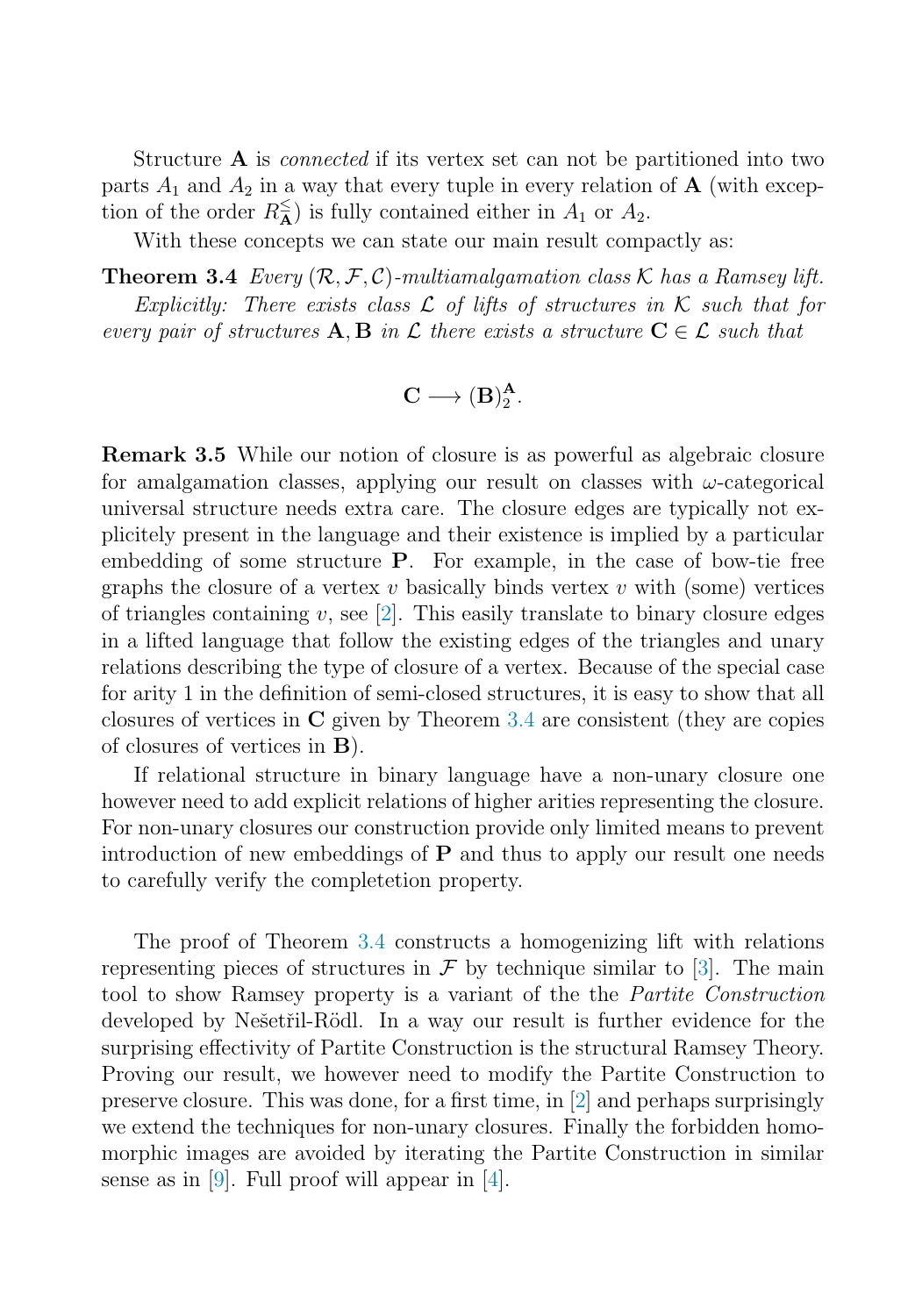## <span id="page-5-0"></span>**4 Examples**

We believe the above result generalizes all proofs of Ramsey property via Partite Constructions. For example by forbidding regular families  $\mathcal F$  one can show Ramsey property of metric spaces, ultra-metric spaces, or partial orders. By defining closure one can show Ramsey property of bow-tie-free graphs and classes where Ramsey lift needs additional closure operator, like the semigeneric tournament. We can also show many new classes, including several classes of metric graphs, m-ary functions, and various classes with ternary relations.

In brief, two main directions motivated this paper: We wanted to prove [\[1\]](#page-7-0) in a combinatorial way. This more explicite proof started to consider forbidden homomorphisms (as explained in [3]) and this then extended to nontrivial algebraic closure in [2]. The second motivation was to extend forbidden homomorphism theorems to some infinite families. In both of these directions this was a successful project as indicated by the main result of this paper.

We give three (admittedly easy) examples to show the method how the Theorem [3.4](#page-4-0) can be applied. To get the initial Ramsey class we use the following classical result (an ordered structure **A** is complete if for every pair of vertices u, w there is tuple  $v \in R_A^i$  where i is not  $\leq$  such that t contains both  $u$  and  $w$ :

**Theorem 4.1** ([\[12\]](#page-8-0)) Let L be a finite relational language and  $\mathcal{E}$  be a set of complete ordered L-structures. Let  $K$  be the class of all finite ordered Lstructures **A** such that **A** contain no  $\mathbf{E} \in \mathcal{E}$  as an induced substructure. Then the class  $K$  is a Ramsey class.

#### 4.1 Partial orders with linear extensions

The language of partial orders, in our setting, has binary relations  $R^{\prec}$  representing the partial order (we do not include loops in  $R^{\prec}$ ),  $R^{\leq}$  representing the linear order, and  $R^{\perp}$  denoting that two vertices are not comparable.  $R^{\perp}$ is added to make structures complete. By application of Theorem 4.1 we first obtain a Ramsey property of the class  $A$  of all acyclic graphs where oriented edges are represented by  $R^{\prec}$  and there is no pair of vertices in both  $R^{\prec}$  and  $R^{\perp}$ . We require the relation  $R^{\prec}$  to be subrelation of  $R^{\leq}$  so the linear order  $R^{\leq}$ forms a linear extension of  $R^{\prec}$ . Then Ramsey property of partial orders is a modification of Ramseyness of acyclic graphs (as noted in  $[10]$ ). We formulate this to fit our main theorem:

We put the family of forbidden homomorphic images,  $\mathcal{F}_C$ , to be a set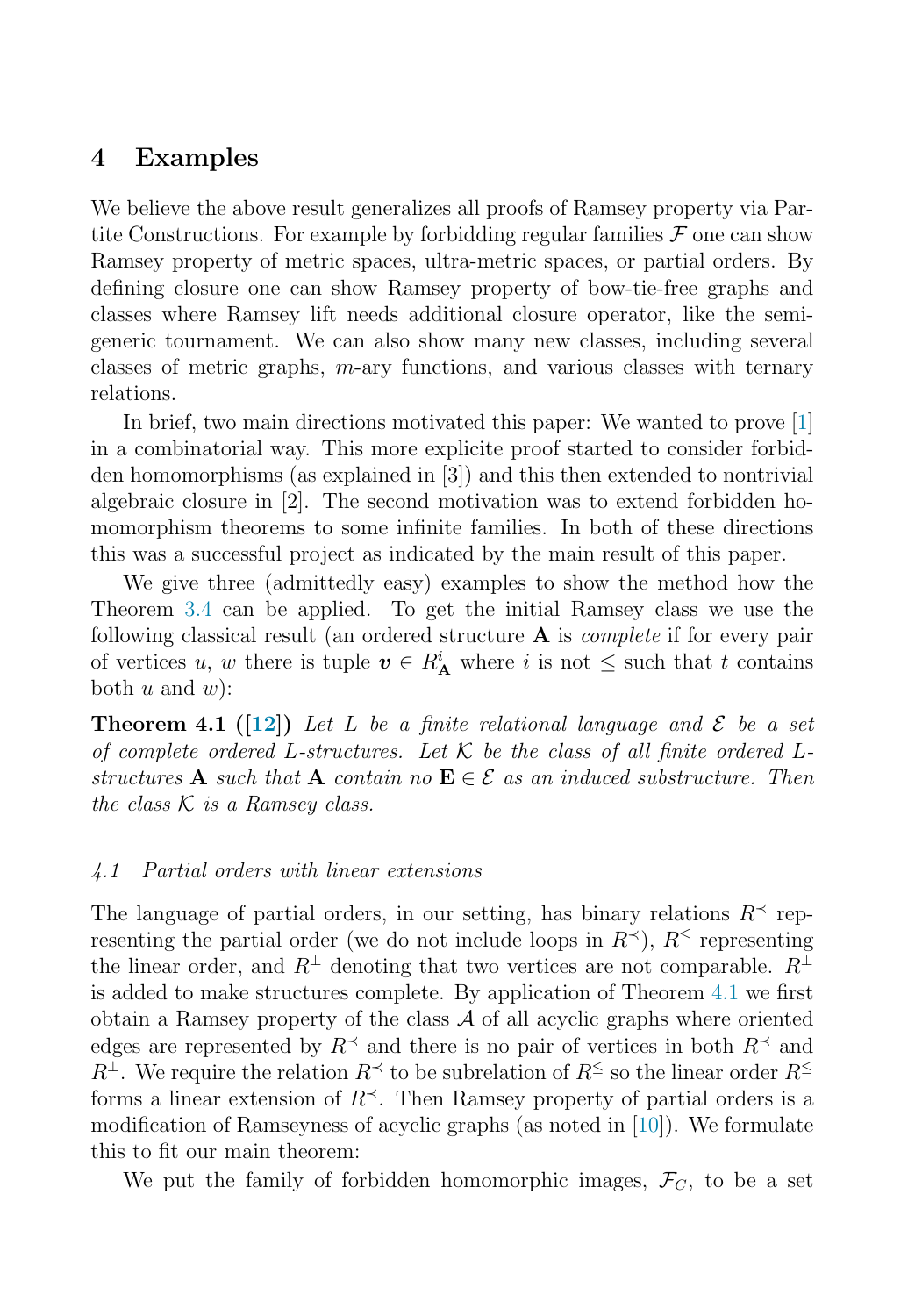of all quasi cycles. (A quasi cycle of length  $n$  is a structure on vertices  $v_1, v_2,...,v_n$  where  $(v_1, v_n) \in R^{\perp}$  and  $(v_i, v_{i+1}) \in R^{\prec}$ ,  $1 \leq i \leq n$ ). Next we verify that the set of all partial orders with linear extension in this language is  $(\mathcal{A}, \mathcal{F}_C, \emptyset)$ -multiamalgamation class: Regularity of  $\mathcal{F}_C$  follows from the existence of generic partial order. Completetion property follows from fact that every acyclic graph in  $\mathcal A$  not containing any quasi cycle can be completed to a partial order. The critical is local finiteness. While we forbid infinite family of quasi cycles, for every fixed structure  $A \in \mathcal{A}$  there is only finitely many cycles  $\mathbf{F} \in \mathcal{F}$  with homomorphic image in **A**. This is because the oriented path in a quasi cycle must be mapped to a oriented path of same length and thus quasi cycles containing more vertices than  $|A|$  have no image in  $\mathbf{A}$ .

We shall stress that the local finiteness is not only a technical limitation following from the structure of the proof of Theorem [3.4.](#page-4-0) It is possible to show that the linear extension is definable in every Ramsey lift of the class of all partial orders.

#### 4.2 Multipartite graphs

The n-partite graphs can be shown to be Ramsey by adding an unary relation denoting the individual parts. The forbidden edge within a single partition can be then described by a complete structure and the Ramsey property follows by Theorem [4.1.](#page-5-0) If we want to add only finitely many relations then the existence of such a lift is not obvious when  $n$  is not bounded and the parts are denoted by a binary function representing the equivalence class. We need a different lift that adds a closure. We add a special (closure) vertex that that is used as a unique representative of each equivalence class:

Our language use binary relation  $R^E$  for edges, unary relation  $R^S$  to denote the special vertices and binary relation  $R^C$  representing the unary closure. By Theorem [4.1](#page-5-0) we build Ramsey class  $\mathcal{R}_P$  in this language. We choose complete forbidden subgraphs to describe the following: 1. force  $R<sup>E</sup>$  to be symmetric without loops; 2. allow edges only in between non-special vertices; 3. make  $R^C$  to be the set of all oriented edges always pointing from nonspecial vertex to the special one.

The closure description  $\mathcal{C}_P$  consist of single pair  $(R^C, \mathbf{R})$  where **R** is structure containing one vertex that is not in relation  $R^S$ . We put  $(r, s) \in R^{\leq}_{\mathbf{P}},$  $(r, s) \in R_{\mathbf{P}}^C$ , and  $(s) \in R_{\mathbf{P}}^S$ . This represents the fact that every vertex belongs to one partition. Finally we put into  $\mathcal{F}_P$  a triangle containing one special vertex and two normal vertices in the same partition connected by an edge (to represent the fact that there are no edges within one partition). It is easy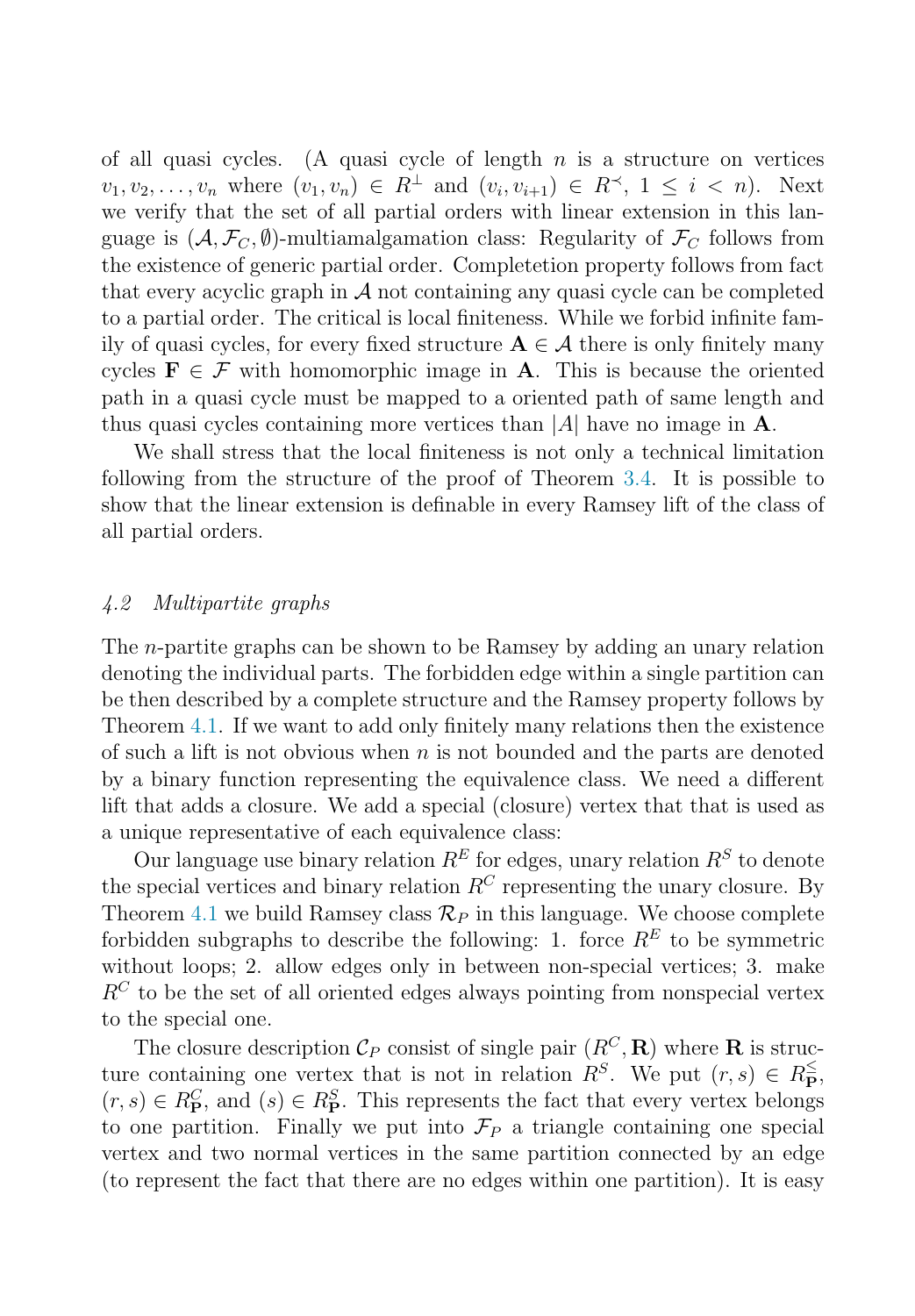<span id="page-7-0"></span>to verify that the class of multipartite graphs with closures is  $(\mathcal{R}_P, \mathcal{C}_P, \mathcal{F}_P)$ multiamalgamation class.

This technique can be easily used to construct Ramsey lifts of structures that define an equivalence with infinitely many classes. See, for example, the Ramsey lift of the age of the semigeneric tournament [\[5\]](#page-8-0) or of the class of bowtie-free graphs [2].

#### 4.3 Binary functions

While the structures with unary closure can be treated easily by Theorem [3.4](#page-4-0) for binary closure we need more care. We illustrate this here on perhaps simplest case. We consider ordered structures in language with one binary function assigning every pair of two distinct vertices a vertex: structure **A** is triple  $(A, R_{\bf A}^{\leq}, f_{\bf A})$  where  $R_{\bf A}^{\leq}$  is a linear order of A and  $f_{\bf A}$  is a function  $\{(a, b) : a, b \in A, a \neq b\} \rightarrow A$ . Substructures are induced by **A** only on those subsets of A which are closed with respect to function  $f_{\mathbf{A}}$ . Because our relational structures have no function symbols, we will equivalently interpret those as relational ordered structures in language  $L_B$  with relation  $R^{\le}$  and ternary relation  $R^C$ , where  $(a, b, c) \in R^C$  if and only if  $f_{\mathbf{A}}(a, b) = c$ . Denote by B the class of all such interpretations of finite structures  $(A, R_{\bf A}^{\leq}, f_{\bf A})$ . To show that  $\beta$  has Ramsey expansion we apply Theorem [3.4.](#page-4-0) The closure description  $\mathcal{C}_B$  has one pair  $(R^C, \mathbf{R})$  where  $R^C$  is a discrete structure on two vertices. By application of Theorem [4.1](#page-5-0) we obtain Ramsey class  $\mathcal{R}_B$  of structures in language  $L_B$  where tuples in  $R^C$  contain no duplicated vertices. It is easy to see that  $\mathcal{B}$  is  $(\mathcal{R}_B, \mathcal{C}_B, \emptyset)$ -multiamalgamation class because the semi-closed structures can be completed in a free way.

## **References**

- [1] Gregory Cherlin, Saharon Shelah, and Niandong Shi. Universal graphs with forbidden subgraphs and algebraic closure. Advances in Applied Mathematics, 22(4):454–491, 1999.
- [2] Jan Hubička and Jaroslav Nešetřil. Bowtie-free graphs have a ramsey lift.  $arXiv$ preprint arXiv:1402.2700, 2014.
- [3] Jan Hubička and Jaroslav Nešetřil. Universal structures with forbidden homomorphisms. In Å. Hirvonen, J. Kontinen, R. Kossak, and A. Villaveces, editors, Logic Without Borders: Essays on Set Theory, Model Theory, Philosophical Logic and Philosophy of Mathematics, Ontos Mathematical Logic Series, pages 241–264. De Gruyter, 2015.